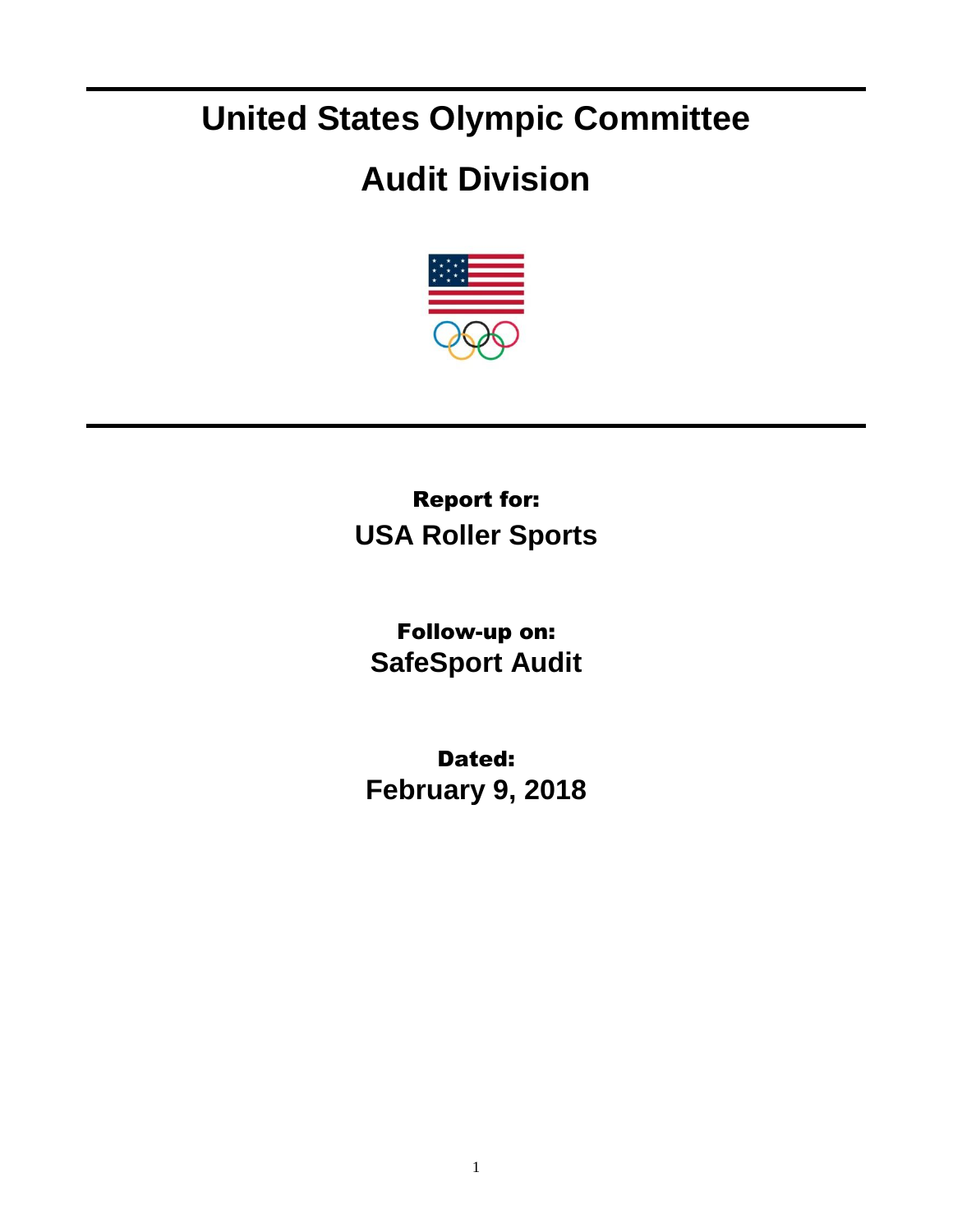UNITED STATES OLYMPIC COMMITTEE 1 Olympic Plaza Colorado Springs, CO 80909



February 9, 2018

Eric Steele Executive Director USA Roller Sports

Dear Eric,

During the second and third quarter of 2017, Baker Tilly Virchow Krause (Baker Tilly) performed a SafeSport audit of USA Roller Sports (Roller Sports). The purpose of the follow-up review is to report on the status of recommendation from the SafeSport audit of Roller Sports dated October 2017. Our methodology was limited to communication with Roller Sports and a review of various policies provided by the organization. The Audit Division did not perform additional audit work to verify action was taken. However, SafeSport will continue to be tested during the routine audit process.

The review found the recommendation is in process as Roller Sports is working to ensure all required individuals are compliant. Roller Sports has been actively requiring and monitoring education and training for coaches, officials, staff, Executive Board, and all Committee Leadership. Roller Sports is also working to automate the verification process through its registration system. The USOC will continue to follow-up on the recommendation.

We thank you and your staff for assisting in the follow-up review.

Sincerely,

it Julle

Bridget Toelle, CPA, CIA Ellen Senf Senior Director, Audit Staff Auditor

Ellen A Senf

cc: Scott Blackmun Trace Hansen Rick Adams Ricci Porter Gary Johansen Chris McCleary